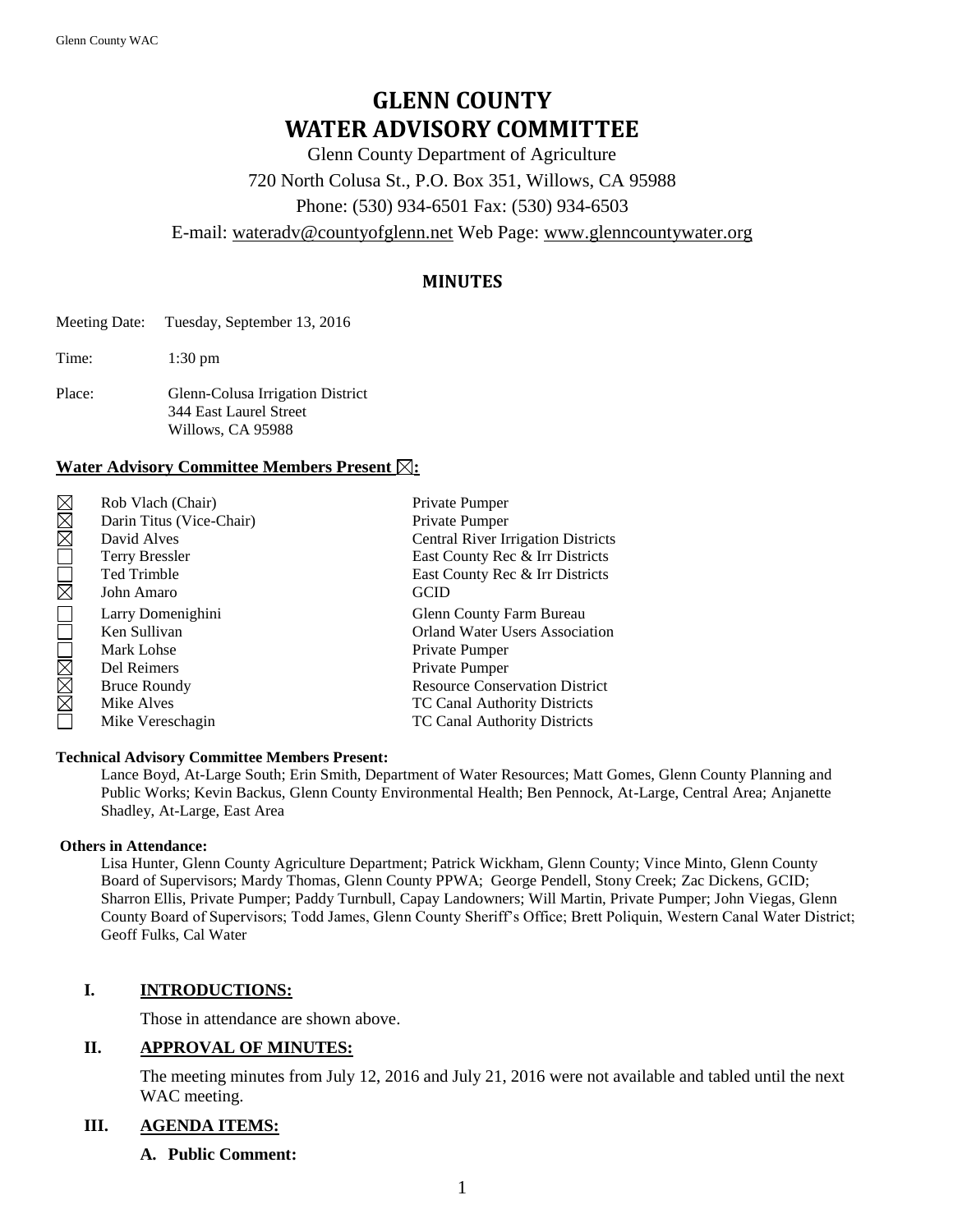None

# **B. Discussion and/or Action Items:**

# **1. Sustainable Groundwater Management Act (SGMA) update**

Lisa Hunter reviewed the progress on SGMA Governance formation in the Glenn County area. There are three subbasins within the County that are required to be managed under SGMA. Many eligible agencies have submitted notices to the Department of Water Resources indicating their intention of being a Groundwater Sustainability Agency. All agencies within the Glenn County area are currently in "overlap status" meaning that no agency is the exclusive GSA until the overlap is resolved. The deadline for GSA formation is June 30, 2017.

The County applied and was approved for Facilitation Support Services through DWR. Highlights of the activities included a public meeting, four Governance Workgroup meetings, a subcommittee working on revising a draft Common Principles document, a planning meeting for the Corning Subbasin, and future planning efforts for the three subbasins.

Glenn County was awarded initial Proposition 1 Sustainable Groundwater Planning Grant for a project titled: Data Management and Hydrogeologic Conceptual Modeling to Support a Groundwater Model in Support of Sustainable Groundwater Management Activities. The County is currently in the process of selecting a consultant to help with the project.

The Board of Supervisors approved the formation of a Private Pumper Advisory Committee (PPAC) on August 16. The committee will consist of seven members: one from each Supervisorial District and two at-large. It is anticipated the committee will be seated in early October. A comment was made that the Colusa County PPAC has taken on a strong role in SGMA governance formation and would encourage Glenn County to do the same.

A comment was made that the Colusa County Water Resources newsletter provides some helpful information. The County or the PPAC has also sent letters to landowners to provide SGMA information. The county-wide outreach is an important step in SGMA implementation. It might be helpful to have direct mailers to private pumpers.

Butte County will form a Groundwater Pumper Advisory Committee (GPAC) to address similar concerns. There will be two representatives from each groundwater basin and a Water Commission member that is a groundwater pumper. The GPAC will be advisory to the County. There will be an application process associated with the committee.

To clarify, Glenn County also has an application process, and will be asking the interested parties to complete a supplemental sheet. The Board also has the ability to interview applicants if they feel it is necessary. The Board will have additional discussion at the September 20 Board meeting. It is important that all parties work together.

Generally the counties will wait to file formal notices to DWR until the end of the governance formation process. DWR has indicated they are working on a process that will make it possible for a basin to reconcile the overlap in one step.

A page from the DWR GSP Emergency Regulation Guide was distributed that discusses GSA Formation and Governance Structure, and Coordination Agreements.

# **2. Well Permit Application Update/Well Permit Ordinance**

Darin Titus reviewed the discussion from the July WAC meeting regarding the well permit application process. He discussed the role the requirement of the e-log could play in well construction throughout the County. The e-log could be presented to the County Official, who would review it, and based on the information, would determine the depth and/or sealing requirements of the well on a case-by-case basis. Mr. Titus also shared a proposed well construction schematic. He indicated these items would be very helpful for data